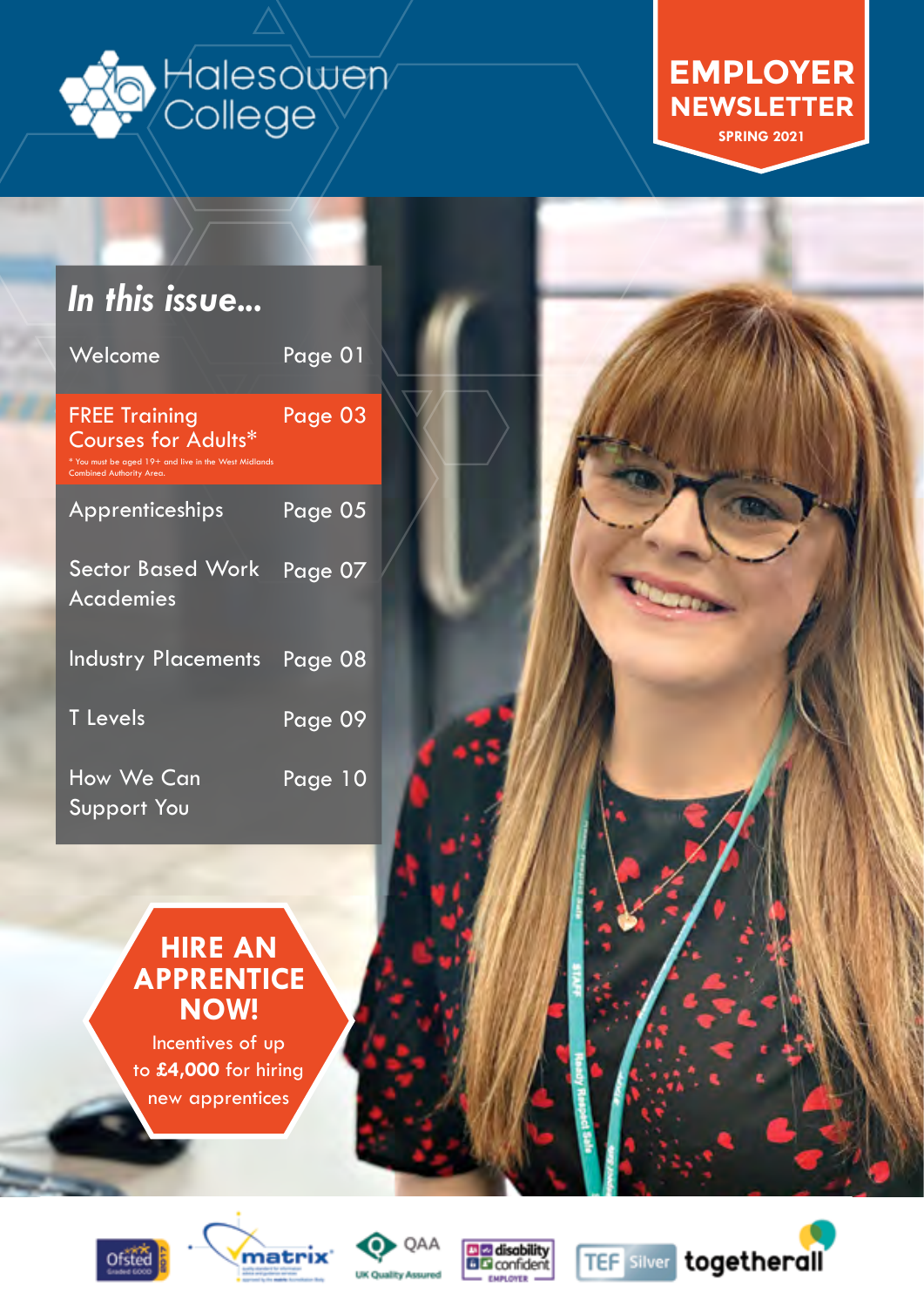## <span id="page-1-0"></span>**Welcome to our first Employer Newsletter**



**In these challenging and unprecedented times for business, we aim to help you navigate and understand the ways you can fulfill your training needs and access various government schemes designed to support workforce development.**

To this end, the first edition of this newsletter can give you a detailed overview of what is available. The College offers an expanding range of part-time courses to encourage staff to develop their skills and knowledge – even better is that if they are West Midlands residents and are aged 19+ these courses will be free!

In terms of Apprenticeships – **from 1st April 2021 incentives of up to £4,000** are available for hiring new apprentices.

This newsletter will also provide details of new T Level qualifications launching in September 202, alongside our offer to support your staff who speak English as a second language and who would benefit from Functional Skills English and Maths or digital qualifications.

The College has also developed Sector-Based Work Academy Programmes which are bespoke to your workplace to meet your business needs.

Currently, due to Covid-19 restrictions, many of our programmes are delivered remotely using Microsoft Teams and the College's Virtual Learning Environment – and we have been pleased with how well received this has been. As soon as we are able, we will offer on-campus face-to-face delivery as well, but if this pandemic has taught us anything it is always to have a Plan B.

In conclusion, Halesowen College is keen to support employers in whatever way it can as we forge our way out of the pandemic. Please contact us by phone or email and one of our team will help you.



For more information: **0121 602 7777 [www.halesowen.ac.uk](http://www.halesowen.ac.uk) [info@halesowen.ac.uk](mailto:info%40halesowen.ac.uk?subject=)**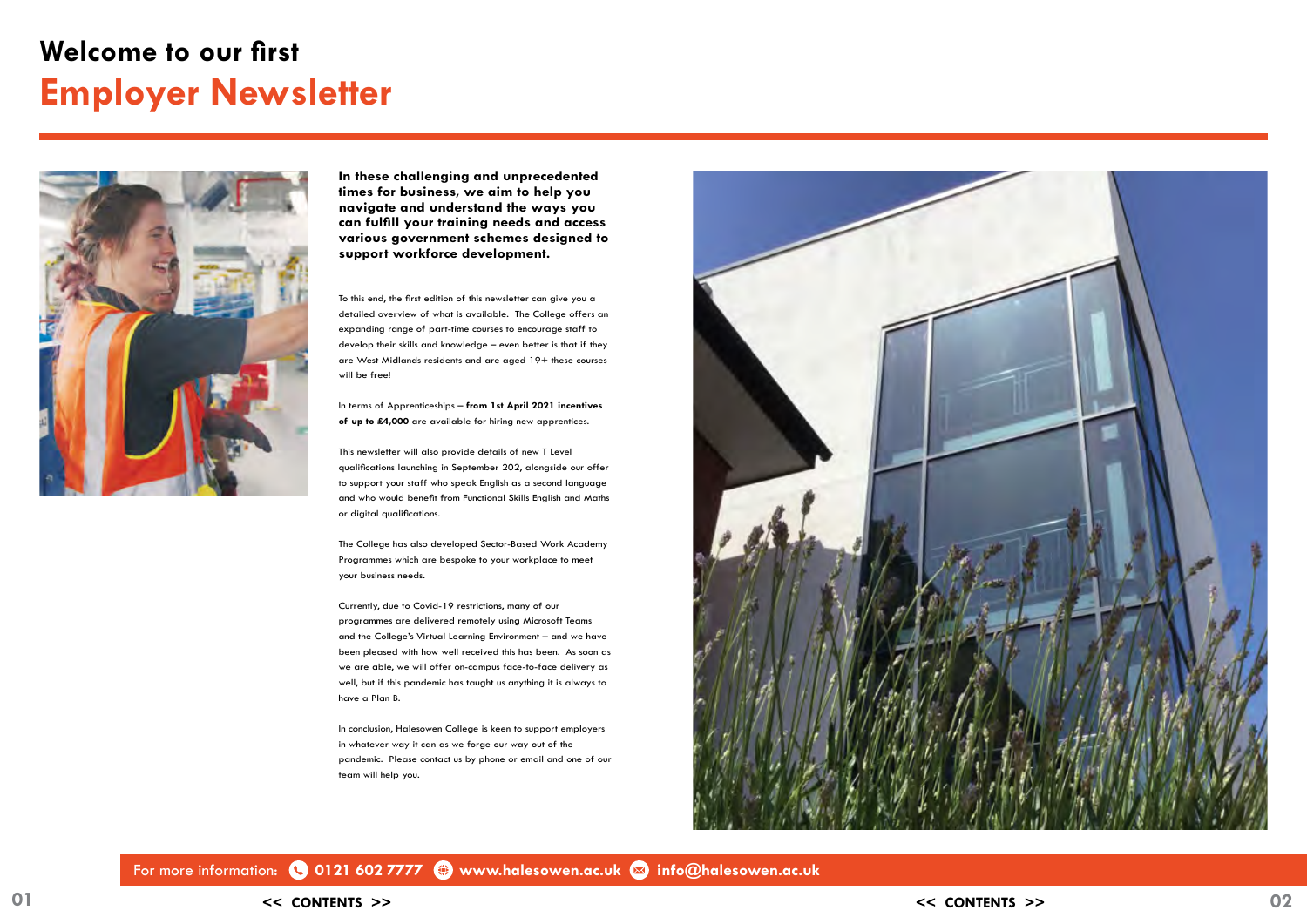**The College has a wide range of part-time and distance learning courses to enable staff in your organisation to develop their skills and knowledge.** 

Many of these courses can be delivered flexibly and thus can be fitted around work and your everyday life. Even better if your employees live in the West Midlands and are aged 19+ these courses are free \*

\* You must be aged 19+ and live in the West Midlands Combined Authority Area.

# <span id="page-2-0"></span>**FREE** Training Courses for Adults\*

| <b>Level 3 National</b><br><b>Extended Certificate</b><br>in Construction<br>and the Built<br><b>Environment</b> | Gateway<br>Qualification<br><b>Level 1 Award</b><br>in Building and<br><b>Construction</b> | <b>Gateway</b><br><b>Qualifications</b><br>Level 1 Award in<br><b>Digital Marketing</b>       | Gateway<br><b>Qualifications</b><br>Level 1 Award in<br><b>Digital Marketing</b> | <b>Gateway</b><br><b>Qualifications Level</b><br>1 Award in Skills<br>for Business and<br><b>Administration</b> |
|------------------------------------------------------------------------------------------------------------------|--------------------------------------------------------------------------------------------|-----------------------------------------------------------------------------------------------|----------------------------------------------------------------------------------|-----------------------------------------------------------------------------------------------------------------|
| L1 AAT Award in<br><b>Bookkeeping</b>                                                                            | <b>Level 1 Preparing</b><br>to Work in Schools<br>Award                                    | Level 2 Certificate in<br>Accounting                                                          | <b>Level 2 Certificate in</b><br><b>Counselling Skills</b>                       | <b>Level 2 Health</b><br>& Social Care<br>Certificate<br>(NCFE CACHE)                                           |
| Level 3<br>Diploma in<br><b>Accounting</b>                                                                       | <b>Digital Upskilling</b><br><b>Bootcamp</b>                                               | Level 1<br><b>Adult Social Care</b>                                                           | Level 3 Distance<br>Access to<br><b>HE Diploma</b><br>(Education)                | <b>Level 3 Distance</b><br><b>Access to</b><br><b>HE Diploma</b><br>(Nursing)                                   |
| <b>Level 3 Distance</b><br>Access to<br><b>HE Diploma</b><br>(Social Sciences)                                   | <b>Level 3 Policing</b><br><b>Sector Based Work</b><br><b>Academy</b>                      | To see the full list of courses available visit<br>www.halesowen.ac.uk/study/adult-part-time/ |                                                                                  |                                                                                                                 |

## **FREE Distance Learning Courses**

| Alcohol Awareness                        |
|------------------------------------------|
| Conflict Management                      |
| <b>COSHH Risk Assessment</b>             |
| <b>Dementia Awareness</b>                |
| Discipline in the Workplace              |
| <b>DSE Risk Assessment</b>               |
| Explore the Principles of Healthy Eating |
| Fire Safety Principles                   |
| Food Safety Awareness                    |
| Health and Safety in the Workplace       |
| Induction Essentials                     |
| <b>Induction of New Staff</b>            |
| Introduction to First Aid - Zone 1       |
| Introduction to First Aid – Zone 2       |
| Introduction to First Aid - Zone 3       |
| Introduction to First Aid - Zone 4       |

#### **EXPAND YOUR SKILLS AND KNOWLEDGE**

of Medication in Health and Social Care

Halesowen College is working in partnership with The Skills Network to provide a range of online courses that lead to Level 2 qualifications.

We are working with awarding bodies such as NCFE and CACHE.

All courses are fully online with no need to attend college. The courses provide a range of outstanding learning resources that meet a range of diverse learning needs.

Learners can submit their work online and have the support of a subject specialist tutor to help and support them along the way.

Level 2 Certificate Level 2 Certificate Level 2 Certificate Level 2 Certificate Level 2 Certificate Level 2 Certificate Level 2 Certificate of Infection in Heal Level 2 Certificate Level 2 Certificate Level 2 Certificate Young People's Me Level 2 Certificate Level 2 Certificate Level 2 Certificate Management of Di Level 3 Certificate Level 2 Certificate

#### **We have also joined with The Skills Network to offer a range of short courses to help with Continued Professional Development (CPD). CPD distance learning courses are £10 each.**

For more information visit **[halesowencollege.theskillsnetwork.com](http://halesowencollege.theskillsnetwork.com)**

Leading and Motivating a Team Manual Handling Safety at Work Mental Health Awareness Organising and Delegating Performance Management Personal Money Management Planning and Allocating Work Prepare to Deliver Excellent Customer Service Principles of Internet Safety Principles of Weight Management Rights and Responsibilities Safeguarding Adults and Children Sexual Health Awareness Solving Problems and Making Decisions Stress Management Understanding Stress and Fitness **Funded courses:** End of Life Care Level 3 Certificate in Understanding Mental Health

| <b>Substance Misuse Awareness</b>                            |
|--------------------------------------------------------------|
| Understanding Anxiety                                        |
| Understanding Depression                                     |
| Understanding Eating Disorders                               |
| Understanding Equality and Diversity                         |
| Understanding Leadership                                     |
| <b>Understanding Stress</b>                                  |
| Understand the Principles of Exercise<br>and Fitness         |
| <b>Funded courses:</b>                                       |
| Level 3 Certificate in the Principles of<br>End of Life Care |
| Level 3 Certificate in Understanding Autism                  |

the skills network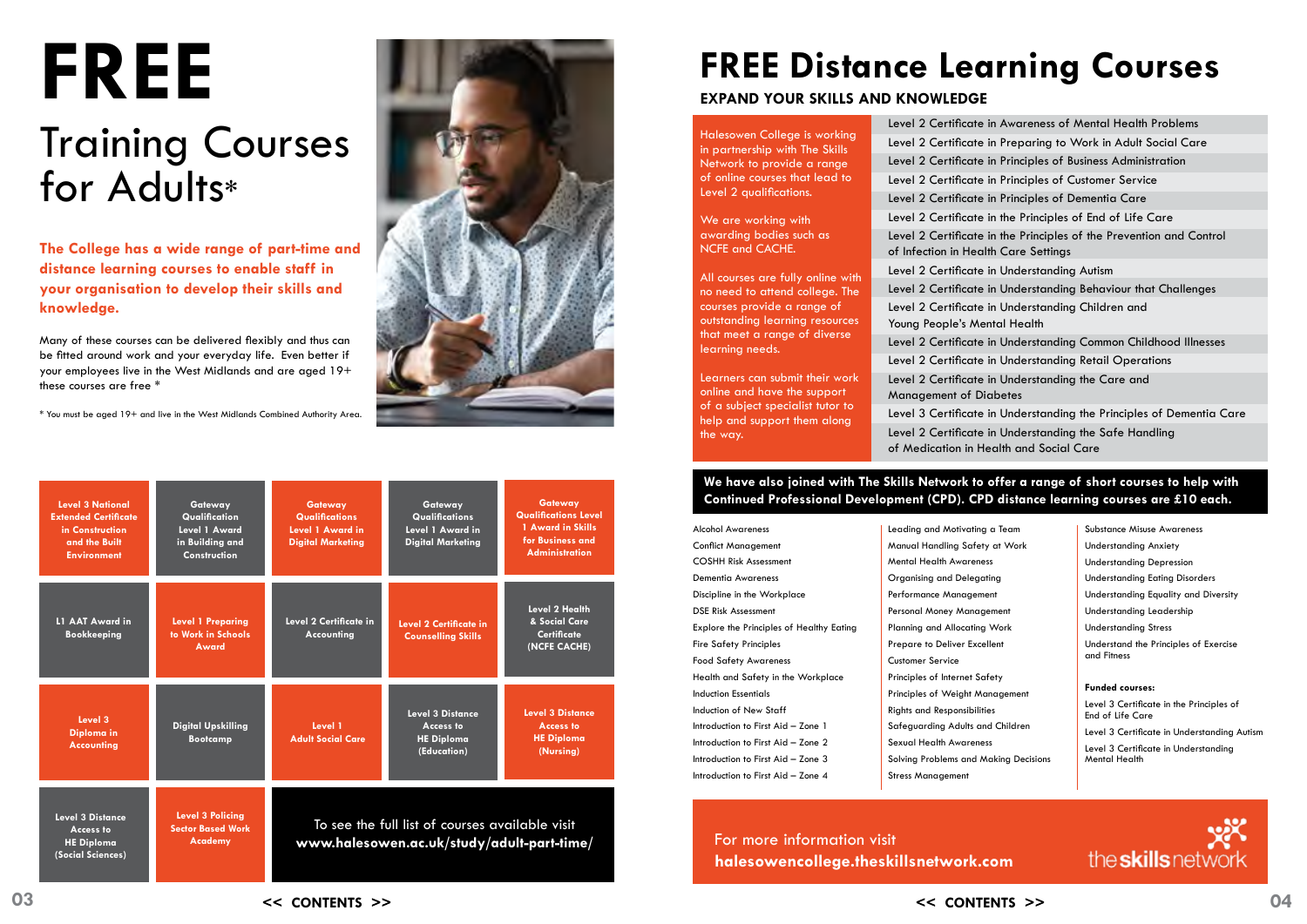If you are looking to take on an apprentice please contact: **Alex Gettings - 0121 602 7630 • [agettings@halesowen.ac.uk](mailto:agettings%40halesowen.ac.uk?subject=)**



## <span id="page-3-0"></span>**Hire an Apprentice NOW!** Cash payments for new Apprentices extended to **31 March 2021!**

#### **Incentives from 1st April 2021:**

Our Team can advertise, shortlist, screen, and supply applicants and schedule interviews. They will provide you with suitable candidates who meet the requirements you specify. Every candidate will be interviewed, their experience, skills, and attitude will be identified. Profiles are then created by the team to give employers an overview of skills, experience, and their application.

Our Apprenticeship Team can recruit an Apprentice for you.

The Apprenticeship Team is based at our Coombs Wood Business Centre and offers a personalised, free-of-charge recruitment service for employers.

We pride ourselves on making the job easy, for you by sourcing high-quality applicants for you to interview.





**Taking on an apprentice is an investment in the future – a chance to introduce new skills into your workforce and shaping your key staff for the future.**

#### **We offer apprenticeships in the following standards:**

#### **Business & Professional**

Accounts Assistant Level 3 Business Administrator Level 3 Customer Service Practitioner Level 2 Taxation Professional Level 4

#### **Digital**

Digital Marketer Level 3 Infrastructure Technician Level 3

#### **Healthcare Sciences & Education**

Early Years Practitioner Level 2 Healthcare Science Assistant Level 2 Healthcare Science Associate Level 4 Lab Technician Level 3 Pharmacy Service Assistant Level 2 Technician Scientist Level 5

#### **Hair**

Barbering Level 2 Hairdressing Level 2

> If you are looking to take on an apprentice please contact: **Alex Gettings - 0121 602 7630 • [agettings@halesowen.ac.uk](mailto:agettings%40halesowen.ac.uk?subject=)**

 $<<$  CONTENTS  $>>$   $<<$  CONTENTS  $>>$  06



| Age / Status<br>of Apprentice             | <b>New</b><br><b>Employee</b> | <b>Existing</b><br><b>Employee</b> |
|-------------------------------------------|-------------------------------|------------------------------------|
| 16 - 18 yrs                               | £4,000                        | £1,000                             |
| 19 - 24 yrs                               | £3,000                        | N/A                                |
| 25 years and over                         | £3,000                        | N/A                                |
| 19 - 24 previously in<br>care or has EHCP | £4,000                        | £1,000                             |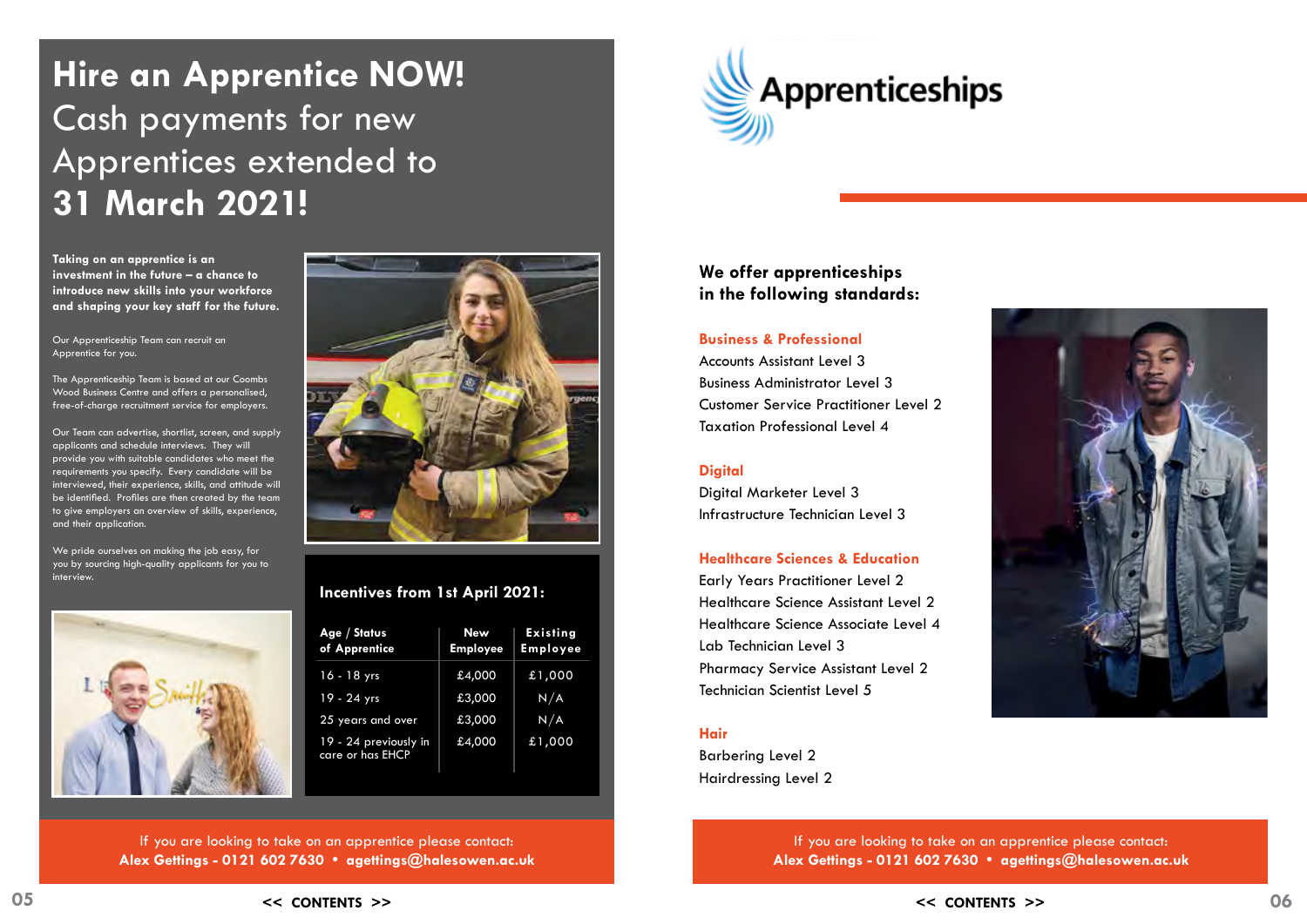# **Sector-Based Work Academy (SWAP)**

**We can create a Sector-Based Work Academy Programme for your business to aid the recruitment of a skilled workforce with the right skills.**

Our team can work with you to create a programme bespoke to the needs of your business.

We work with Job Centre plus to recruit a pool of potential candidates who are keen to engage in a work preparation programme that will prepare them to work in your sector. Participants can remain on benefits throughout the Sector-Based Work Academy and Job Centre Plus will pay any childcare or travel costs whilst they participate in a work placement.

- Pre-employment training, which is designed with individual business needs in mind
- A work experience placement
- A guaranteed job interview.

There is no cost to the employer. At the end of the programme, the employer is required to interview the candidates which gives them the experience of interviews and you the opportunity to select your preferred candidates.

#### **We can run SWAPS in:**

- Health and Social Care
- Retail
- Digital

#### *A sector-based academy can last up to six weeks and will include:*

*Could you offer an industrial placement to a Halesowen College Student?*

# **WHY OFFER A PLACEMENT?**

### **What does an industry placement look like?**

• 45 days/315 hours sector-specific placement.

• Placements are spread throughout the year.

• All students are supported by a curriculum contact at the College.

**Industry placements offer an opportunity to host a student and gain 'an extra pair of hands'.**

- 
- 
- 



<span id="page-4-0"></span>

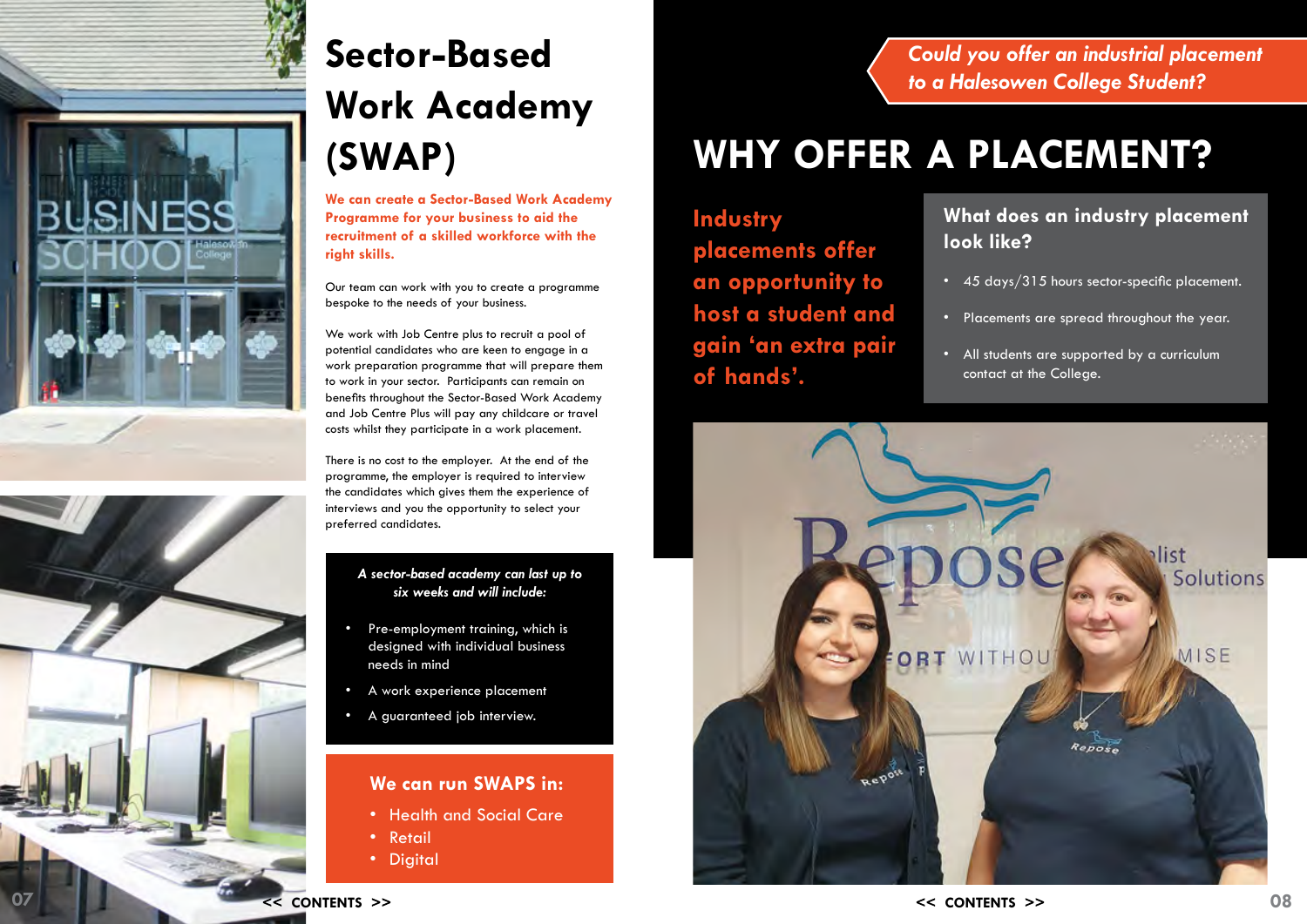**T Levels are a new qualification available from September 2021.** 

**These are technical qualifications that provide high-quality technical education alongside the academic option for 16-19 learners.**

T Levels are an option post-16 and combine classroom theory, practical learning, and industry placements to ensure learners have a real experience of work.

*In September 2021, we will launch T Levels in Childcare, Health, Healthcare Science, and Science Pathways.*

# <span id="page-5-0"></span>**WHAT ARE T LEVELS? How**